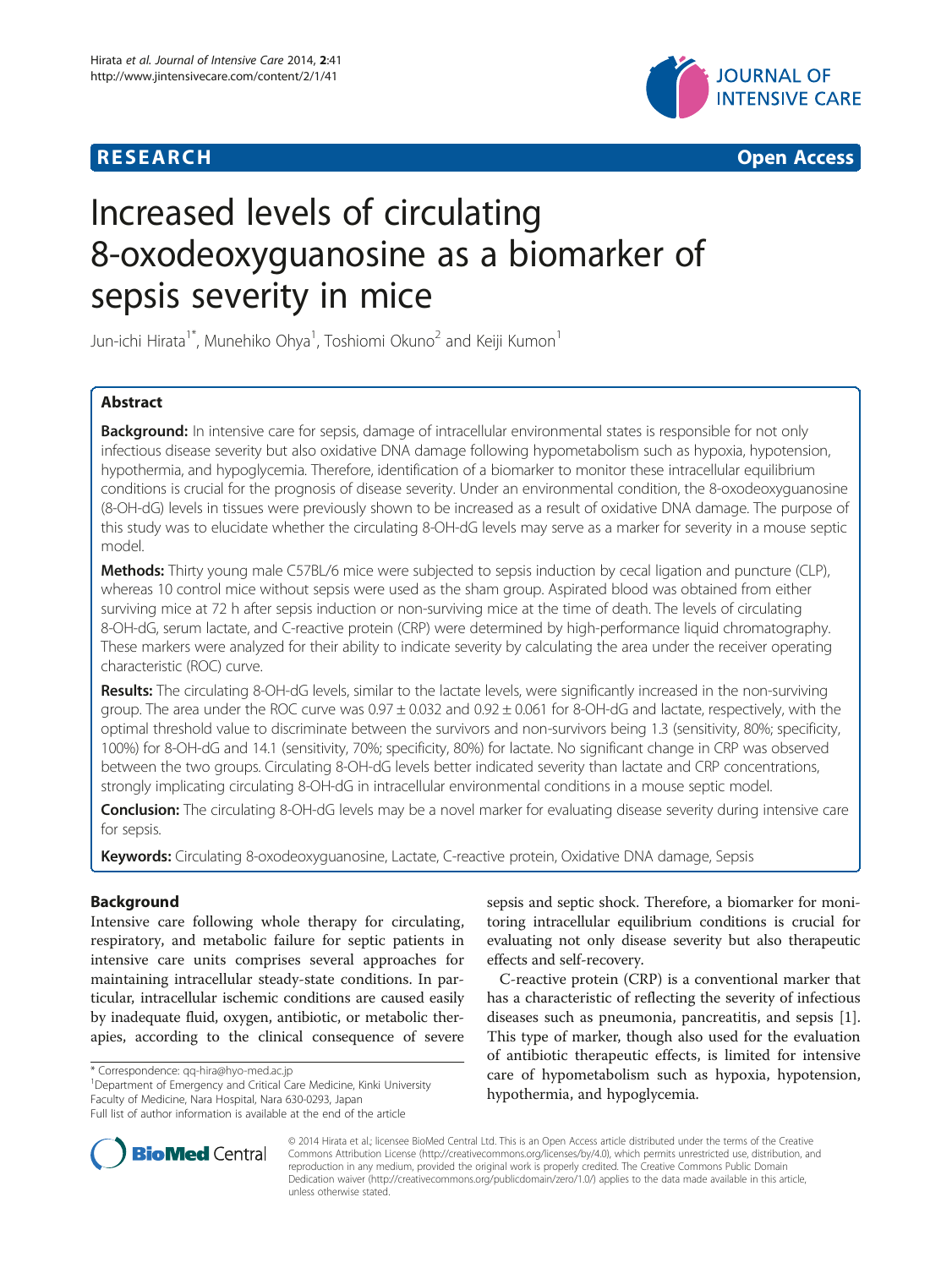We hypothesized that intracellular equilibrium conditions are subject to ischemic changes following oxidative DNA damage due to circulatory, respiratory, and metabolic failure. Therefore, the severity of oxidative DNA damage may serve as a marker of intensive care therapeutic effects on sepsis, severe sepsis, and septic shock [[2\]](#page-4-0).

We hypothesized that circulating 8-oxodeoxyguanosine (8-OH-dG) might be a crucial prognostic biomarker of mortality in sepsis. The purpose of this study was to elucidate whether the circulating 8-OH-dG level is a better severity marker than CRP. We also compared the ability of circulating 8-OH-dG and lactate levels to reflect intracellular ischemic conditions in a septic rat model.

# **Methods**

## Animals

All animal studies were approved by the Animal Studies Committee of the Hyogo College of Medicine. Animals were handled in accordance with the National Institutes of Health Guide for the Care and Use of Laboratory Animals and the Guidelines for Animal Experiments of Hyogo College of Medicine. Animals were anesthetized with pentobarbital (50 mg/kg, intraperitoneal administration (i.p.)) purchased from Wako Pure Chemical Industries, Ltd. (Osaka, Japan). A laparotomy was performed through a middle incision, and the abdomen was closed in two layers. All procedures were performed using aseptic techniques.

## Experimental groups

Forty young male C57BL/6 mice weighing 25–30 g were divided into two groups as follows: mice undergoing a laparotomy either with (sepsis group,  $n = 30$ ) or without (sham group,  $n = 10$ ) sepsis induction.

# Sepsis induction

Polymicrobial sepsis was induced by cecal ligation and puncture (CLP) as described by Rittirsch et al. [[3\]](#page-4-0). In brief, the cecum was ligated below the ileocecal valve after midline laparotomy, followed by a through-andthrough needle puncture of the cecum with a 21-gauge needle. The cecum was gently squeezed to extrude adequate amounts of stool and then replaced into the peritoneal cavity. Ligation was performed halfway between the distal pole and the base of the cecum. The survival rate of such a procedure was reported to be 40%. At 72 h after sepsis induction, mice were anesthetized by ether inhalation and sacrificed by exsanguination via cardiac puncture. Aspirated blood samples from the heart were immediately collected and assessed for the levels of circulating 8-OH-dG by high-performance liquid chromatography (HPLC), and lactate and CRP levels were measured at each hospital using commercially available kits and instruments.

## 8-OH-dG assay

Blood samples were obtained from the heart at 72 h after sepsis induction (mice were anesthetized by ether inhalation and sacrificed by exsanguination via cardiac puncture). Blood samples were centrifuged at 3,000 rpm for 3 min, and the plasma was stored at −80°C until the 8-OH-dG assay. For the 8-OH-dG assay, 200 μl of pure water and 50 μl of 20% sulfosalicylic acid were added to 300 μl of plasma. Then, the mixture was filtered through a 0.22-μm filter, and 50 μl of the filtrate was applied to a Hitachi 853 amino acid analyzer (Hitachi, Tokyo, Japan) for measurement of 8-OH-dG. The sensitivity for the 8-OH-dG measurement was 0.1 nmol/ml.

# Statistical analysis and data presentation

The cumulative probability of survival was assessed by the Kaplan-Meier method, and differences in survival were compared using the log-rank test. The area under the receiver operating characteristic (ROC) curve (AUC), sensitivity, and specificity were also evaluated by constructing ROC curves. ANOVA and Newman-Keuls tests were used for multiple comparisons. The correlations were examined using the Pearson correlation coefficient.  $p$  values of <0.05 were considered significant. All values are expressed as means ± standard error of the mean.

# Results

The survival analysis was performed for the two groups of mice, sham  $(n = 10)$  and sepsis  $(n = 30)$  groups, during the 72-h study period. The survival rate of the sepsis group was 43.1%, similar to that reported by Rittirsch et al. [\[3](#page-4-0)].

We first investigated the difference in the circulating 8-OH-dG levels between the survivors and nonsurvivors ( $n = 15$  each). Figure [1a](#page-2-0) shows the circulating 8-OH-dG levels in surviving mice and non-surviving mice at 72 h after sepsis induction. While 8-OH-dG was not found in any blood sample of 10 sham mice  $\langle$  <0.1 g/ml; data not shown), it was detected in all the blood samples from mice with sepsis induction. The circulating 8-OHdG concentrations of the non-survivors were significantly higher than those of the survivors  $(1.64 \pm 0.37 \text{ g/ml vs.})$  $0.92 \pm 0.21$  g/ml; Table [1](#page-2-0)).

Next, to compare the changes of circulating 8-OH-dG levels with those of traditional biomarkers for the survivors and/or non-survivors, the levels of circulating lactate and CRP in the same samples were measured at each hospital using commercially available kits and instruments. Although no significant change was observed between the CRP levels in the survivors and nonsurvivors (9.48 ± 3.63 mg/dl vs. 12.06 ± 3.04 mg/dl;  $p = 0.054$ ), the latter was slightly higher (Figure [1](#page-2-0)b and Table [1\)](#page-2-0). Moreover, the lactate levels in the nonsurvivors were significantly higher than those in the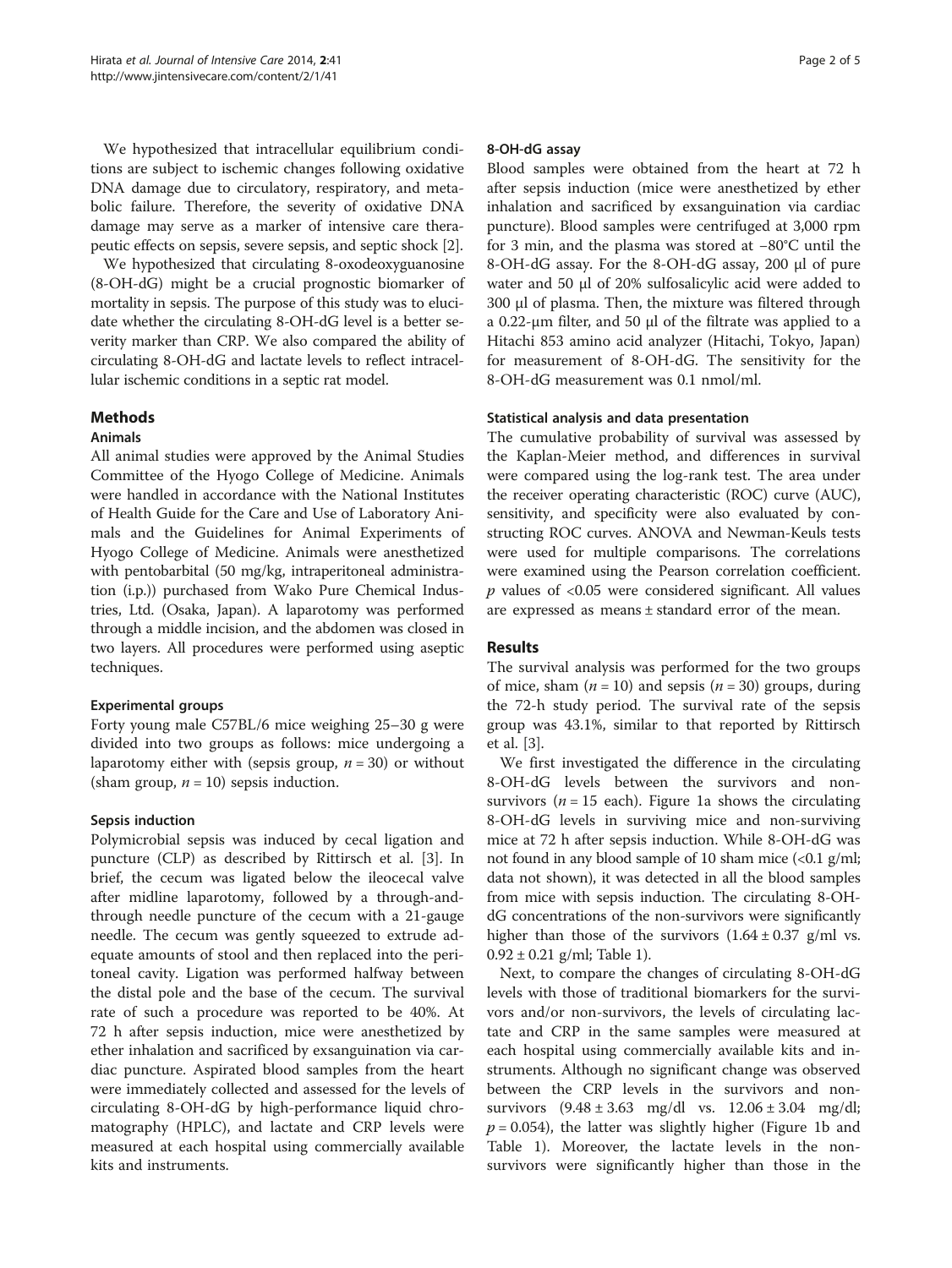<span id="page-2-0"></span>

survivors  $(17.24 \pm 3.30 \text{ vs. } 10.00 \pm 3.63; p < 0.05; \text{ Figure 1c})$ and Table 1). The AUC, sensitivity, and specificity were then evaluated based on the constructed ROC curves.

Table 2 summarizes the cutoff values, AUC, and the predictive accuracy of all three markers for the diagnosis of survivors and non-survivors in sepsis. With a cutoff point of 1.3, the circulating 8-OH-dG level was found to be the most discriminatory laboratory variable with the highest sensitivity and specificity among all variables. When 1.09 was used as the cutoff value for 8-OH-dG, the sensitivity and specificity were 100.0% and 70%, respectively; when the cutoff was 1.70, these values were 40% and 100%, respectively (data not shown). By the AUC analysis, 8-OH-dG was also the highest among all

Table 1 Comparison between circulating markers of survivors and non-survivors

| Variable          |                | Survivors ( $n = 15$ ) Non-survivors ( $n = 15$ ) p value |        |
|-------------------|----------------|-----------------------------------------------------------|--------|
| $8$ -OH-dG (g/ml) | $0.92 + 0.21$  | $1.64 + 0.37$                                             | < 0.05 |
| Lactate (mmol/l)  | $10.00 + 3.63$ | $17.24 + 3.30$                                            | < 0.05 |
| CRP (mg/dl)       | $9.48 + 3.63$  | $12.06 + 3.04$                                            | 0.054  |

variables  $(0.97 \pm 0.032; 95\%$  confidence interval, 0.907-1.033; Figure [2](#page-3-0)a,b,c). Of particular interest were the low AUC, sensitivity, and specificity in CRP (AUC, 0.71;  $p = 0.05$ ; sensitivity, 66.7; specificity, 80.0), compared to the other variables. Importantly, the parameters of both 8-OH-dG and lactate were significantly discriminatory between the two groups (survivors vs. non-survivors).

## **Discussion**

To the best of our knowledge, this report is the first to demonstrate increased levels of circulating 8-OH-dG in

|  | Table 2 Circulating parameters of the sepsis group 72 h |  |  |  |  |
|--|---------------------------------------------------------|--|--|--|--|
|  | after cecal ligation and puncture                       |  |  |  |  |

|                     | <b>Best</b><br>cutoff |      | Sensitivity Specificity | <b>AUC</b><br>(mean $\pm$ SE) | p value |
|---------------------|-----------------------|------|-------------------------|-------------------------------|---------|
| CRP (mg/dl)         | 11.5                  | 66.7 | 80.0                    | $0.71 + 0.098$                | 0.05    |
| Lactate<br>(mmol/l) | 14.10                 | 70.0 | 80.0                    | $0.92 + 0.061$                | 0.001   |
| 8-OH-dG/dG          | 13                    | 80.0 | 100                     | $0.97 + 0.032$                | 0.003   |

p values are based on AUC as a predictor of survival in sepsis. AUC area under the receiver operating characteristic curve, CRP C-reactive protein.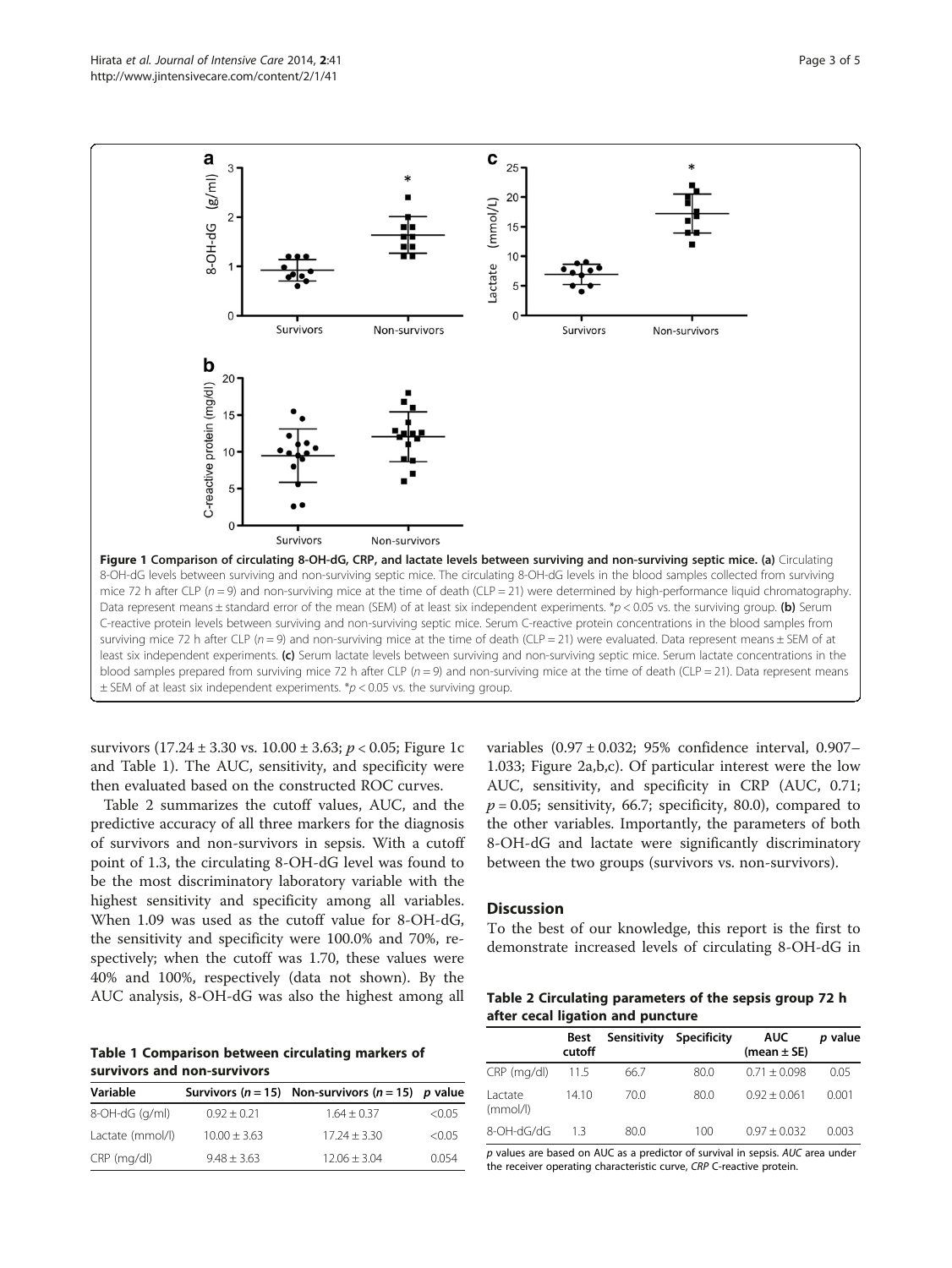<span id="page-3-0"></span>

non-survivors in a mouse model of CLP-induced sepsis. We found that the circulating 8-OH-dG levels, which indicated severity similarly to the lactate levels, were significantly higher in non-survivors than in survivors and were therefore more discriminatory than the CRP level in the ROC curve analysis.

We consider that the levels of lactate and 8-OH-dG were similar in our study because both are produced by mitochondrial dysfunction. However, for indication of severity, 8-OH-dG was slightly superior to lactate for the following potential reasons: First, 8-OH-dG generates oxidative DNA damage easily that may not develop into mitochondrial dysfunction. Furthermore, mitochondrial dysfunction causing hypoxia through the TCA cycle and/or glycolytic pathway abnormality becomes indispensable for lactate generation. Thus, 8-OH-dG may be more easily generated than lactate. Second, the generation of lactate is caused by only mitochondrial dysfunction; however, regardless of mitochondrial dysfunction, 8-OH-dG is generated by not only oxidative mitochondrial DNA damage but also nuclear DNA damage. These findings suggest that 8-OH-dG was slightly superior to lactate for indicating severity in our study.

However, elevated serum CRP levels are also correlated with increased organ failure [[4\]](#page-4-0). Compared to CRP, the levels of lactate and 8-OH-dG may serve as more sensitive markers to reflect both disease severity and systemic inflammatory responses, possibly because organ injury is not directly reflected in the peripheral blood, as

CRP is metabolized through the liver. Therefore, the CRP level may vary according to the stage of the liver injury in sepsis.

In addition, it should be noted that this study only compared the mortality; however, intracellular ischemic conditions seem to depend on the disease stage. Currently, a limited course of vasopressor therapy indicates reversible tissue hypoxia; however, prolonged vasopressor usage for hemodynamic support is associated with worse lactate clearance [[5](#page-4-0)]. In the clinical course, a significant inverse relationship has been demonstrated between lactate clearance (the resolution of global tissue hypoxia during the first 6 h) and non-survivors in severe sepsis and septic shock [\[6](#page-4-0)]. Further studies with a long study period are necessary to confirm the relationship of circulating 8-OH-dG with prognosis and therapeutic responses in sepsis-induced multiple organ dysfunction.

## Conclusion

In conclusion, this study showed significantly increased levels of circulating 8-OH-dG in non-survivors in a mouse model of CLP-induced sepsis. The changes of 8- OH-dG levels in the ROC analysis were found to be similar to those of lactate concentrations, implicating circulating 8-OH-dG in intracellular environmental conditions. We suggest that further research examining the pathogenic mechanisms or novel therapies for severe sepsis should include 8-OH-dG clearance as a measure of prognosis and therapeutic responses.